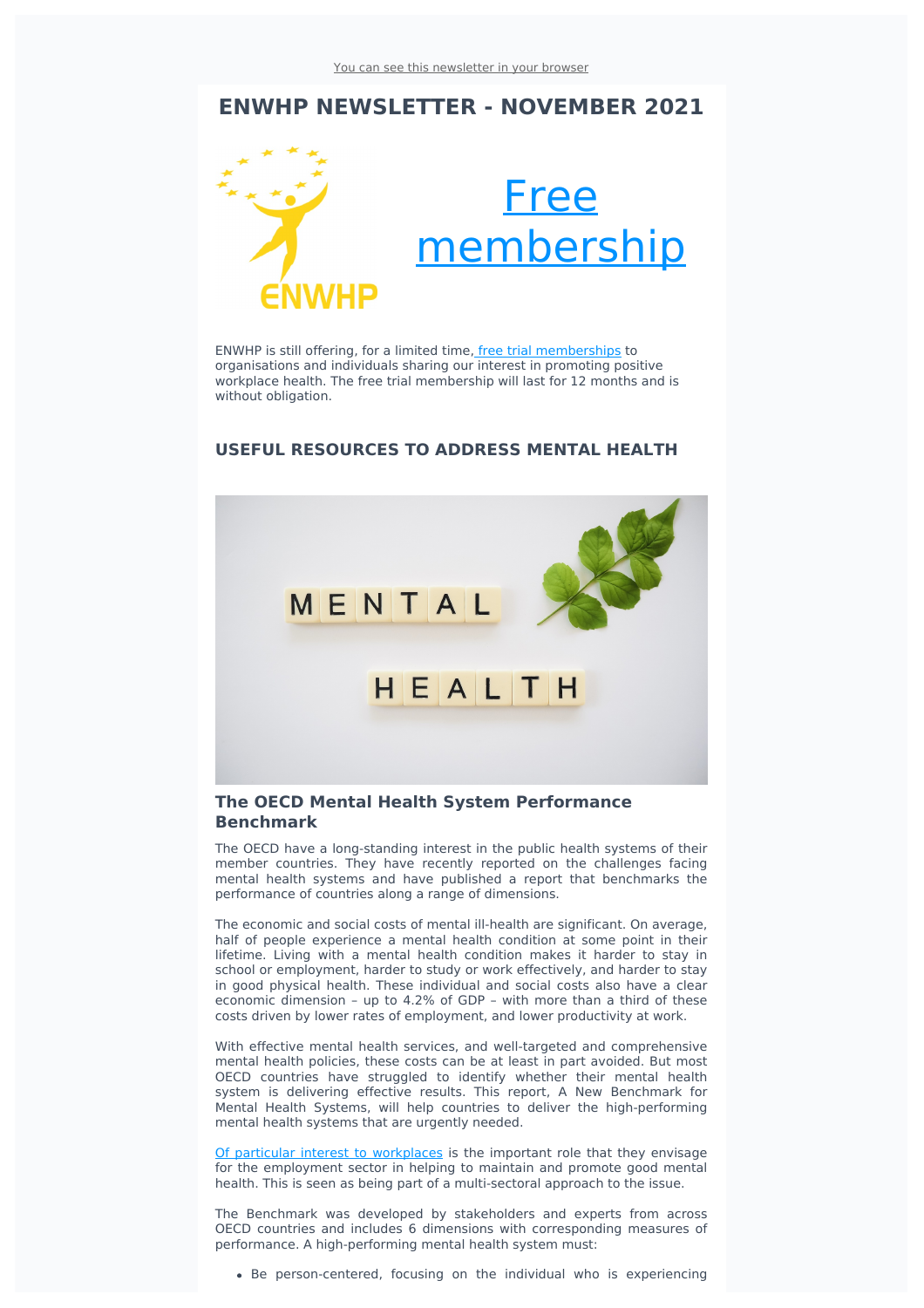mental ill-health

- Have accessible and high-quality mental health services
- Take an integrated and multi-sectoral approach to mental health
- Prevent mental illness and promote mental well-being
- Have strong leadership and good governance
- Be future-focused and innovative

Read the [report](https://www.oecd.org/health/a-new-benchmark-for-mental-health-systems-4ed890f6-en.htm?utm_source=sendinblue&utm_campaign=Newsletter_November_2021&utm_medium=email)



## **Free 9 digital tools from FIOH**

The Finnish Institute of Occupational Health (FIOH) has long been at the forefront of developments in workplace health in Europe and globally. They have recently (September 2021) launched a linked set of resources to address mental health issues in the workplace. Nine digital tools are now available free of charge as a result of the Finnish Government's Mental Health at Work Programme. The mental health support toolkit provides workplaces and occupational healthcare with easy-to-use tools for preventing mental health problems among working-age people. For the moment, these tools are in **[Finnish](http://hyvatyo.ttl.fi/mielityo/etusivu?utm_source=sendinblue&utm_campaign=Newsletter_November_2021&utm_medium=email)** but it's planned to make available an English version soon. You can [read](https://www.iso.org/obp/ui/?utm_source=sendinblue&utm_campaign=Newsletter_November_2021&utm_medium=email#iso:std:iso:45003:ed-1:v1:en) it here



## **ISO-45003 Guideline**

ISO-45003 Occupational health and safety management – Psychological health and safety at work – Guidelines for managing psychosocial risks have been officially published and made available FREE to read. This voluntary standard gives guidance on managing psychological health and safety risks within an occupational health and safety management system based on ISO 45001. It enables organizations to prevent work-related injury and ill health of their workers and other interested parties, and to promote well-being at work. It is applicable to organizations of all sizes and in all sectors, for the development, implementation, maintenance, and continual improvement of healthy and safe workplaces.

Find out [more](http://hyvatyo.ttl.fi/en/mielityo/in-english?utm_source=sendinblue&utm_campaign=Newsletter_November_2021&utm_medium=email)

# **NEWS FROM THE H-WORK PROJECT**

The H-Work project, of which ENWHP is a partner, is now moving into implementation mode – field trials of interventions to improve the mental health of workers are now being launched in worksites in 5 countries (Italy, Spain, Czech Republic, Netherlands, and Germany). Multiple interventions will be made in these sites and these will be the subject of intensive evaluation over the coming months and year. The evaluation of these interventions adopts a Realist Evaluation approach, which holds the promise of identifying not only those interventions that work but seeks to explain why they work in terms of the factors which help or hinder the intervention process.

#### **Follow the project progress on the H-Work [website](https://h-work.eu/news/?utm_source=sendinblue&utm_campaign=Newsletter_November_2021&utm_medium=email)**



### **Research reports**

You can suggest research summaries (robust and recent findings and no more than 300 words) to the ENWHP team. Send it to [info@enwhp.net](mailto:info@enwhp.net?subject=Research%20report%20proposal)

See all [reports](https://www.enwhp.org/?i=portal.en.research-reports&utm_source=sendinblue&utm_campaign=Newsletter_November_2021&utm_medium=email)